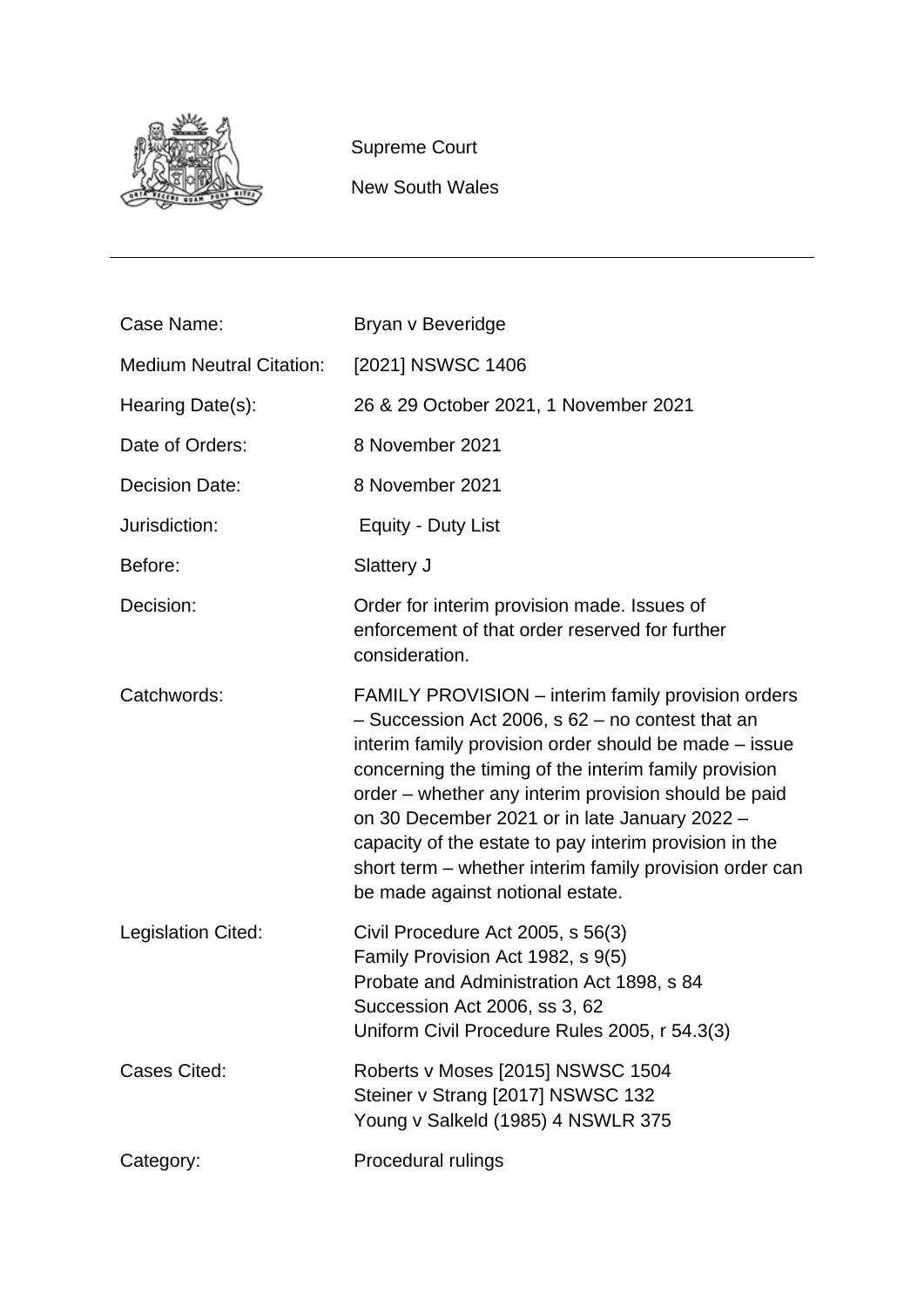| Parties:                        | Plaintiff: Sharron Bryan<br>First defendant: Patricia Ellen Beveridge<br>Second defendant: Reysson Pty Ltd        |
|---------------------------------|-------------------------------------------------------------------------------------------------------------------|
| Representation:                 | Counsel:<br>Plaintiff: K. Morrissey<br>First and second defendants: C. Wilson                                     |
|                                 | Solicitors:<br>Plaintiff: T. Goldberg, Turner Freeman Lawyers<br>First and second defendants: S. Dunn, Dunn Legal |
| File Number(s):                 | 2019/333391                                                                                                       |
| <b>Publication Restriction:</b> | No                                                                                                                |

# **JUDGMENT**

- 1 The plaintiff, Ms Sharron Bryan brings an application for an order for interim provision out of the estate of her late father, Keith Alexander Beveridge ("the deceased") under *Succession Act 2006*, s 62. The first defendant, the deceased's executor, Ms Patricia Ellen Beveridge, who is the plaintiff's mother, resists aspects of her daughter's application.
- 2 The deceased's last will gave the whole of his estate to the first defendant. It is not in issue that the market value of the deceased's estate is presently of the order of \$8 to \$12 million and that property to the value of about \$50 million, some of which is held by the second defendant, a corporate trustee of a discretionary trust controlled by the first defendant, is potentially available for designation as notional estate.
- 3 The evidence supports the conclusion that the plaintiff has limited financial resources, has been living in a state of financial uncertainty for some years since the deceased's death, and is being treated by medical specialists for multiple myeloma.
- 4 By her Amended Notice of Motion dated 26 October 2021 ("the Motion"), the plaintiff seeks an order for interim provision from the deceased's estate in the amount of \$220,206.62 by 1 December 2021. The plaintiff says she proposes to apply this interim provision to meet medical expenses for treatment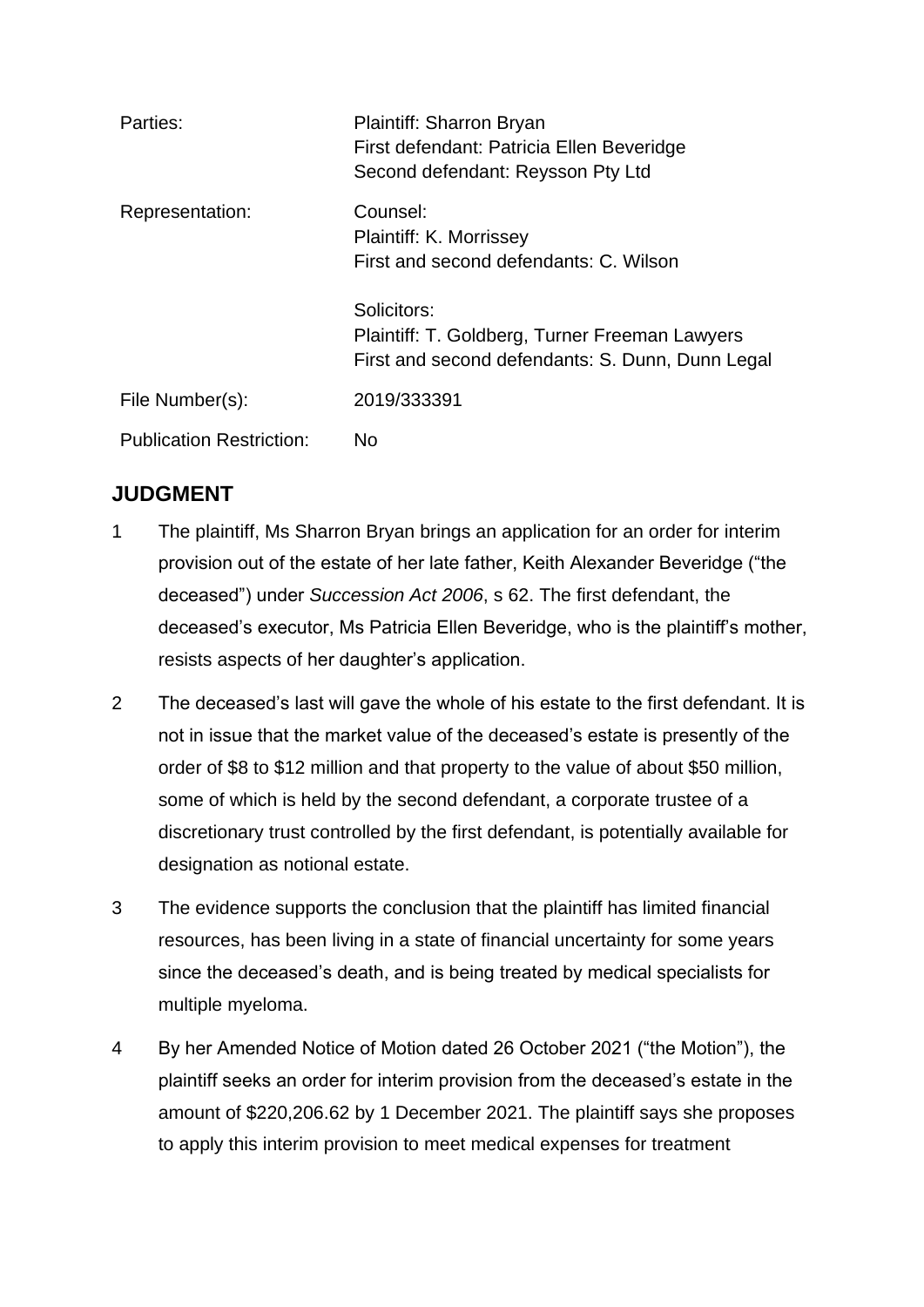associated with her multiple myeloma which is due to commence in January 2022.

- 5 The Motion was heard on 1 November 2021 in the Equity Duty List. The defendants concede that some interim provision should be provided and they accept that the estate can provide \$20,000 of that interim provision on or before 22 November 2021. The narrow dispute that remains between these parties is as to the timing of payment of the balance of the interim provision.
- 6 The plaintiff says she needs the bulk of the funding requested by 1 December 2021 to pay for her cancer treatment. The defendant says that the estate cannot pay the balance until 31 January 2022. In effect the contest is about whether the sum of \$200,000 will be paid to the plaintiff at the beginning or at the end of the period of two months between 1 December 2021 and 31 January 2022. This point has occupied a disproportionate portion of the energy of these parties and their legal advisors in the last few days.
- 7 Mr K. Morrissey of counsel, instructed by Mr Goldberg of Turner Freeman Lawyers, appeared for the plaintiff. Mr C. Wilson of counsel instructed by Mr Dunn of Dunn Legal appeared for the defendant.
- 8 These reasons order the payment of the interim provision by 1 December 2021, and in default of that order grant to the plaintiff liberty to apply to seek orders to enforce the order for the payment of the balance against the estate.

## *Applicable Legal Principles*

- 9 The applicable legal principles may be shortly stated. *Succession Act*, s 62 provides that the Court may make an interim family provision order before it has fully considered an application for a final family provision order, "if it is of the opinion that no less provision than that proposed in the interim order would be made in favour of the eligible person concerned in the final order". That wording in substance appeared in the predecessor legislation, the *Family Provision Act 1982*, s 9(5) ("the *FPA*"). The current statutory jurisdiction to make interim orders was not available before the enactment of the *FPA*.
- 10 The decision of *Young v Salkeld* (1985) 4 NSWLR 375 ("*Salkeld*") considered *FPA*, s 9(5). In *Salkeld*, the duties of the Court on such an application were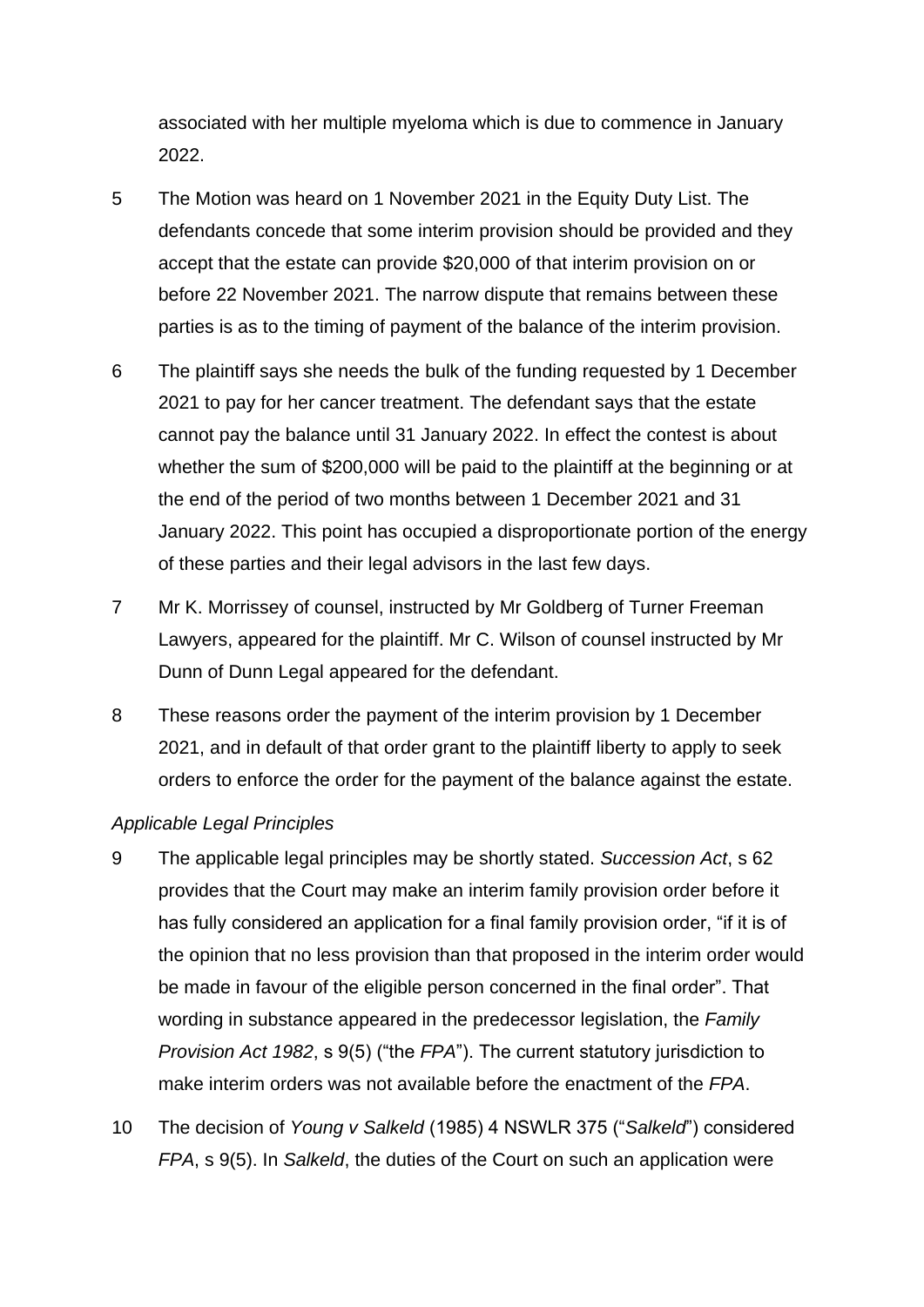summarised by Young J as described in this paragraph. The Court is to examine what evidentiary material is placed before it to assess from that material the probable outcome of the proceedings at final hearing. The Court is also required to consider, as at the date when the Court makes its final consideration of the matter, what the applicant's and the estate's circumstances are likely to be. When exercising this jurisdiction, the Court may make an interim order that it considers proper to make and it is not restricted to making provision for immediate maintenance. And it would ordinarily be proper to make an order that would give the eligible person only such a sum as would deal with the real needs of the applicant pending the hearing and then usually only on terms that the monies could be recovered if the applicant were to be unsuccessful.

- 11 Kunc J applied these principles when exercising *Succession Act*, s 62 jurisdiction in *Roberts v Moses* [2015] NSWSC 1504 ("*Roberts*") and in *Steiner v Strang* [2017] NSWSC 132 *("Steiner")*. In *Roberts* (at [13]) and *Steiner* (at [28]) Kunc J dealt with the scope of interim family provision orders. His Honour pointed out that a "family provision order" as the term is used in s 62 is no less a "family provision order", than that term is defined in *Succession Act*, s 3. The definition of "the family provision order" in s 3 is "an order made by the Court under Chapter 3 in relation to the estate or the notional estate of the deceased person to provide from that estate for the maintenance education or advancement in life of an eligible person". Kunc J observed in *Roberts* and *Steiner* that in the text of s 62, "family provision order" is only qualified by the word "interim". Importantly for this case, Kunc J's reasons in *Roberts* and *Steiner* would justify interim orders being made against notional estate. This issue has not been contested before me on this application as yet and at present orders will only be made against the first defendant.
- 12 Another important consequence of Kunc J's reasons in *Roberts* and *Steiner* in this case is that, if required, the Court may be able to look to the statutory power conferred by *Succession Act*, s 66 to make consequential and ancillary orders "in addition to or as part of a family provision order". Those consequential orders under *Succession Act*, s 66 include the securing of the due performance of an order under Part 3 of the *Succession Act*: s 66(1)(i).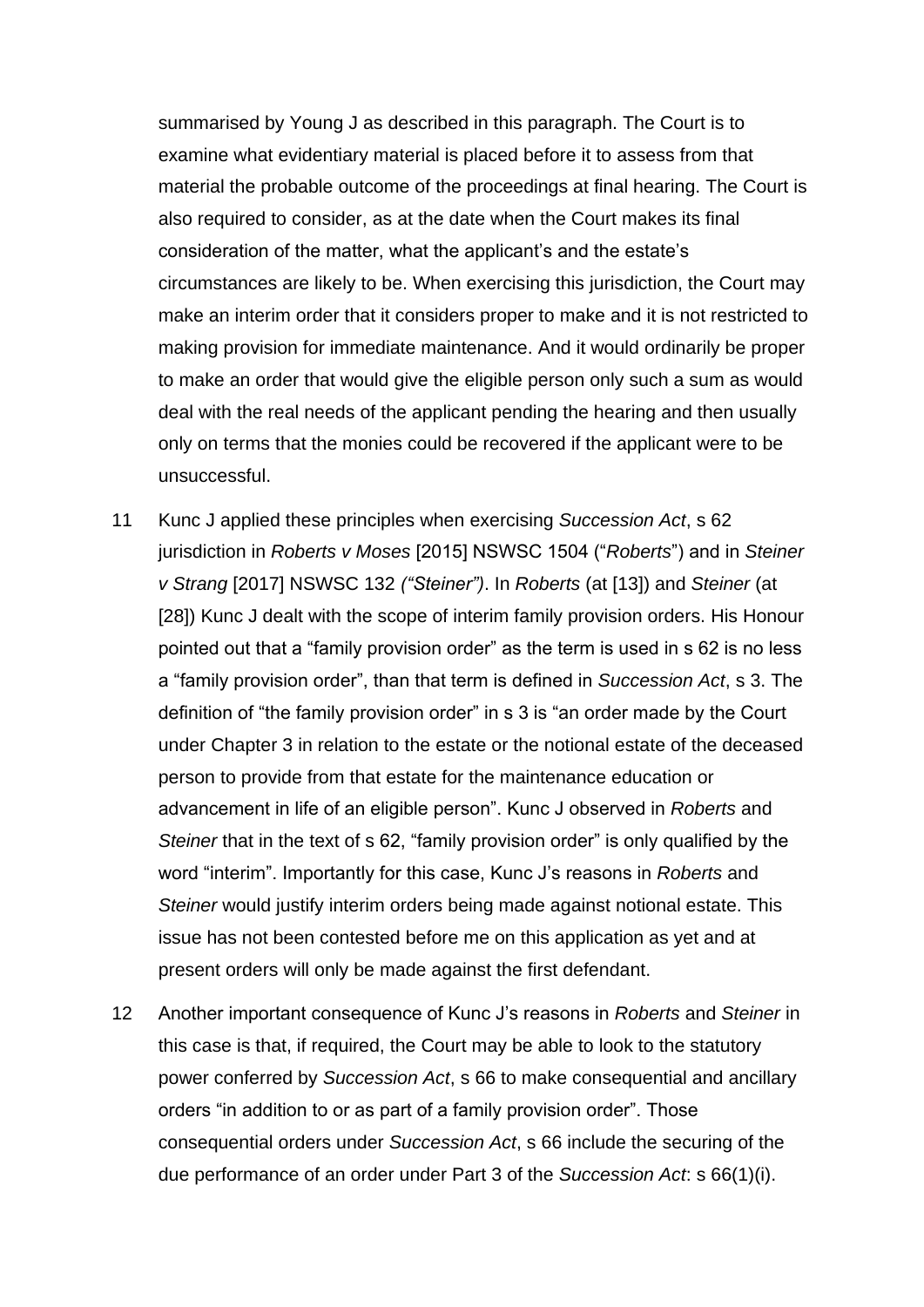13 The Court does not need to look to other sources of jurisdiction here. The Court has power to increase an existing legacy to make an interim distribution, such as in exercise of the jurisdiction conferred by *Probate and Administration Act 1898*, s 84 or *Uniform Civil Procedure Rule*s *2005*, r 54.3(3). Here, the plaintiff received nothing under the deceased's will and only *Succession Act*, s 62 jurisdiction is engaged.

## *Additional Background and the Parties' Submissions*

- 14 Other background facts based in the evidence are relevant. The plaintiff's claim at final hearing is for a family provision order of over \$8 million. Its major components include medical treatment of over \$1.5 million, superannuation of \$2 million and school fees for the plaintiff's children of \$250,000. In addition, the plaintiff claims many incidental medical and other expenses.
- 15 The evidence of Mr Goldberg, the solicitor for the plaintiff, estimates that the real property in the estate may be valued between about \$8 to \$12 million and that the notional estate comprised largely of real property may have a value of at least \$50 million. Mr Goldberg says that there are other unknown assets in the estate, including proceeds of loan accounts and cash at the bank. His affidavit of 1 November 2021 exhibits appraisals of five properties, including a commercial property in Parramatta said to have a market value of \$35 million and a property in Dundas ("the Dundas property"), said to have a market value of \$14.5 million. The commercial property in Parramatta is a 42-room motel with a liquor license, swimming pool and conference facility, which, according to the plaintiff, is enjoying high rates of occupancy. A substantial residential property in Chatswood is the major real property in the estate.
- 16 The order for interim provision the plaintiff seeks from the estate or the notional estate is the aggregate of various sums to the total of \$220,206.62. These are made up as follows.
- 17 The plaintiff has personal liabilities in the sum of just over \$15,000. She currently pays health insurance premiums of \$565.85 per month. Part of her claim for interim family provision is to cover six months' of health insurance premiums in the total sum of \$3,394.10. Moreover, the plaintiff's evidence is that she is without funds to pay her daughter, Jessika's school fees for the next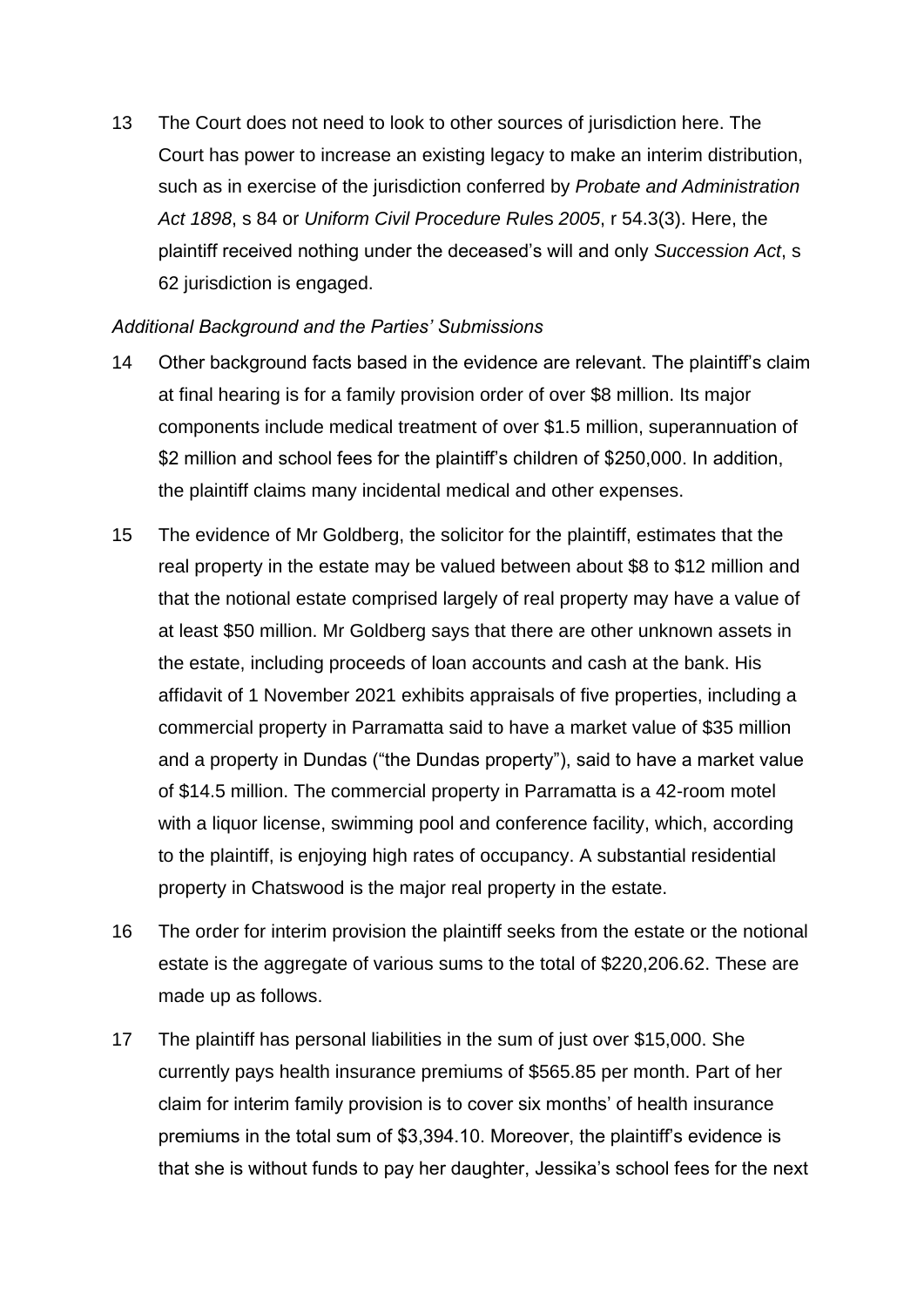two terms and needs \$6,500 to pay those. The plaintiff does not have a motor vehicle and says that she needs one and seeks \$30,000 for a used Hyundai motor vehicle. Neither the plaintiff nor her husband have any spare cash and they seek an amount of \$5,000 to assist her until the final hearing of the proceedings in order to cope with her ongoing general medical needs.

- 18 In addition to those needs, the plaintiff's evidence is that she needs treatment with the anti-cancer drug, Daratumumab. The plaintiff's evidence is that Daratumumab is now available in Australia but it requires private funding, although the other drugs used in combination with it are available via the Pharmaceutical Benefits Scheme ("PBS"). The defendants' evidence is that Daratumumab is now available in the PBS. But the plaintiff's personal eligibility for PBS benefits for Daratumumab is not established, so the proper inference from the plaintiff's evidence is that she is still likely to have to pay for it.
- 19 The plaintiff's evidence is that she needs this Daratumumab treatment now, and that the treatment plan would include eight doses received weekly, then eight doses given fortnightly for four months and which would then continue monthly. Her treatment needs to start in January 2022 and the total cost of her treatments would be \$157,278. The plaintiff's evidence is that she would be asked to pay for this sum for this treatment upfront in early December in 2021. In addition to these treatments, the plaintiff's evidence is that she is likely to incur additional costs not covered by ordinary health insurance in the order of \$2,780. The plaintiff's claim for \$220,206.62 is the sum of all those various amounts.
- 20 Title searches show that the Dundas property is unencumbered. Title searches also show that some of the defendants' properties are mortgaged to the National Australia Bank, with whom it can be inferred the defendants have a banking relationship.
- 21 In the evidence filed in the proceedings to date, the first defendant has not put on evidence as to her assets or her need for capital, so as to indicate her competing need for the deceased's testamentary bounty.
- 22 The first defendant's evidence establishes that she is very unwell at present. She is undergoing intensive investigations for suspected cancer. The fact of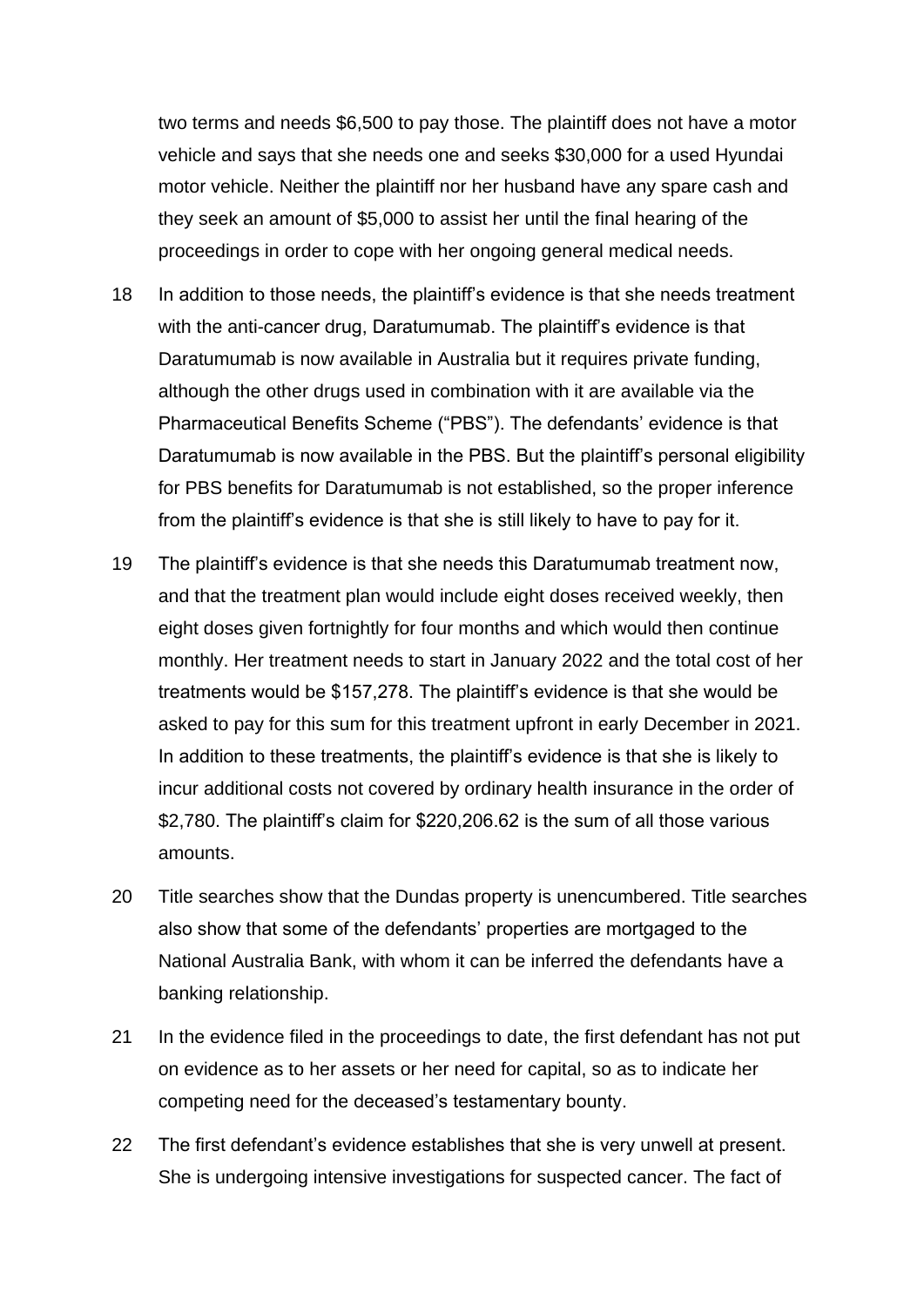those investigations and the probability of her needing to undergo surgery and for her to be placed under a general anaesthetic were reasons why the fourday hearing due to commence today, 8 November 2021 was vacated.

- 23 The first defendant gave instructions to solicitors that she would agree to provide the plaintiff with interim family provision of \$220,000, but she expressed her concern that she did not have the capacity to pay that sum immediately. She expressed the view that she may need to sell a property, or to refinance, and that either way "that will take some time". She said that if a property is to be sold, "I expect that the earliest that funds would be available from settlement would be in mid-January 2022". Another issue in the proceedings was whether or not the plaintiff could remain at her present residence, a property owned by one of the defendants. The first defendant eliminated that issue by undertaking not to sell that property to raise the \$220,000.
- 24 It is reasonably clear from this evidence, and from submissions made on behalf of the defendants, that counsel has only been able to obtain limited clear instructions from the first defendant. This is due both to her present medical condition and her concerns about the medical treatment that she may soon have to undertake.
- 25 The medical evidence conflicts as to whether the plaintiff needs the cancer treatment that underpins her claim for interim family provision. This rather unusual contest emerges in the following way. After conflicting medical evidence and uncertainty about the range of treatments available to the plaintiff both locally and internationally, the Court decided to appoint Professor Simon Harrison, an Honorary Clinical Professor at the Peter MacCallum Cancer Centre, Department of Oncology at Melbourne University as a Court expert to answer questions about a wide range of options both in Australia and overseas for the plaintiff's future treatment.
- 26 Professor Harrison provided a comprehensive report answering some 77 detailed questions which has been the subject of submissions in these interlocutory proceedings. Mr Wilson, on behalf of the estate, submits with support from Professor Harrison's report that it does not recommend therapies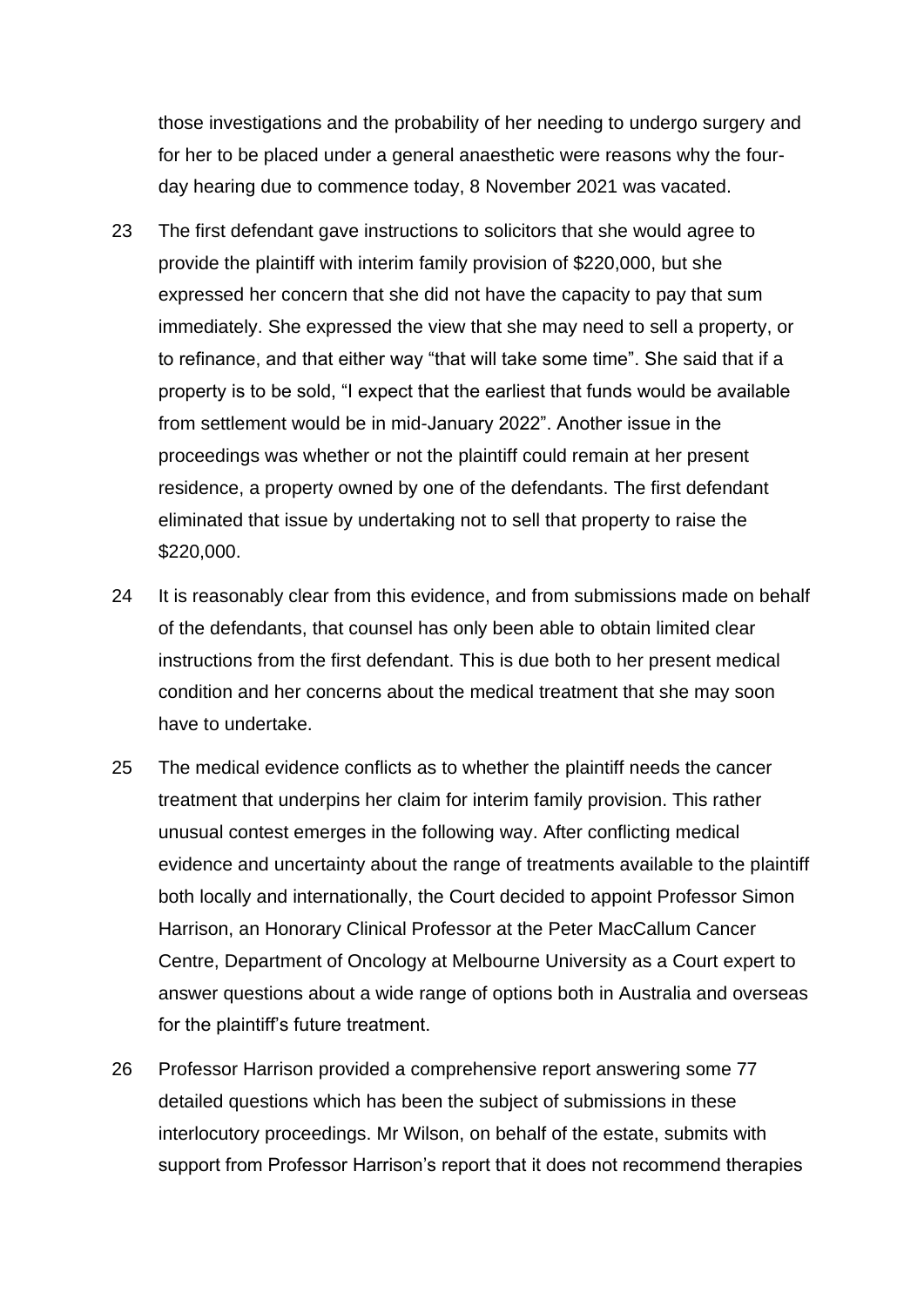for the plaintiff, such as Car-T therapy as being any better than the treatment she has presently been receiving. It can be accepted Professor Harrison does not see any clear benefit of Car-T therapy for the plaintiff.

- 27 But in answer to several questions, Professor Harrison gives the opinion that Daratumumab is an available second line therapy for the plaintiff and that its cost is much the same as the plaintiff claims it to be. Whatever be the outcome of the medical evidence about Car-T therapy, Professor Harrison's report does appear to support Daratumumab as a "second line" therapy for the plaintiff.
- 28 The defendants' submissions focus on the lack of need for the plaintiff receiving Car-T treatment. But it seems clear from the evidence of Mr Goldberg and Professor Harrison that the interim provision is being sought, not for Car-T treatment, but for Daratumumab and Professor Harrison does not rule it out for the plaintiff.
- 29 The plaintiff's treating oncologist, Dr Jane Freeman, has strongly and continuously recommended the commencement of Daratumumab-based therapy for the plaintiff in several medical reports that she has provided to the Court.
- 30 This medical evidence does not appear to be in as much conflict as the defendants sought to submit. But even if it were, context is important. This is an interlocutory hearing, not a final hearing. This is not the time for the Court to make a final determination of any conflicts between Professor Harrison's evidence and Dr Freeman's evidence, or that of any other medical specialist. The Court is very cautious about preferring the evidence of any expert over another before a full final hearing takes place.
- 31 The Court must make this decision based on the available evidence, which includes a recommendation by the plaintiff's treating oncologist for the treatment for which the interim provision is required. The Court would be loath to deny the plaintiff interim provision against the recommendation of her treating oncologist, on the basis that it might be in conflict with the evidence of a Court-appointed expert, albeit an eminent expert. In the Court's view, there is strong evidence that the plaintiff has near-term financial need for interim provision for medical treatment with Daratumumab, which she needs.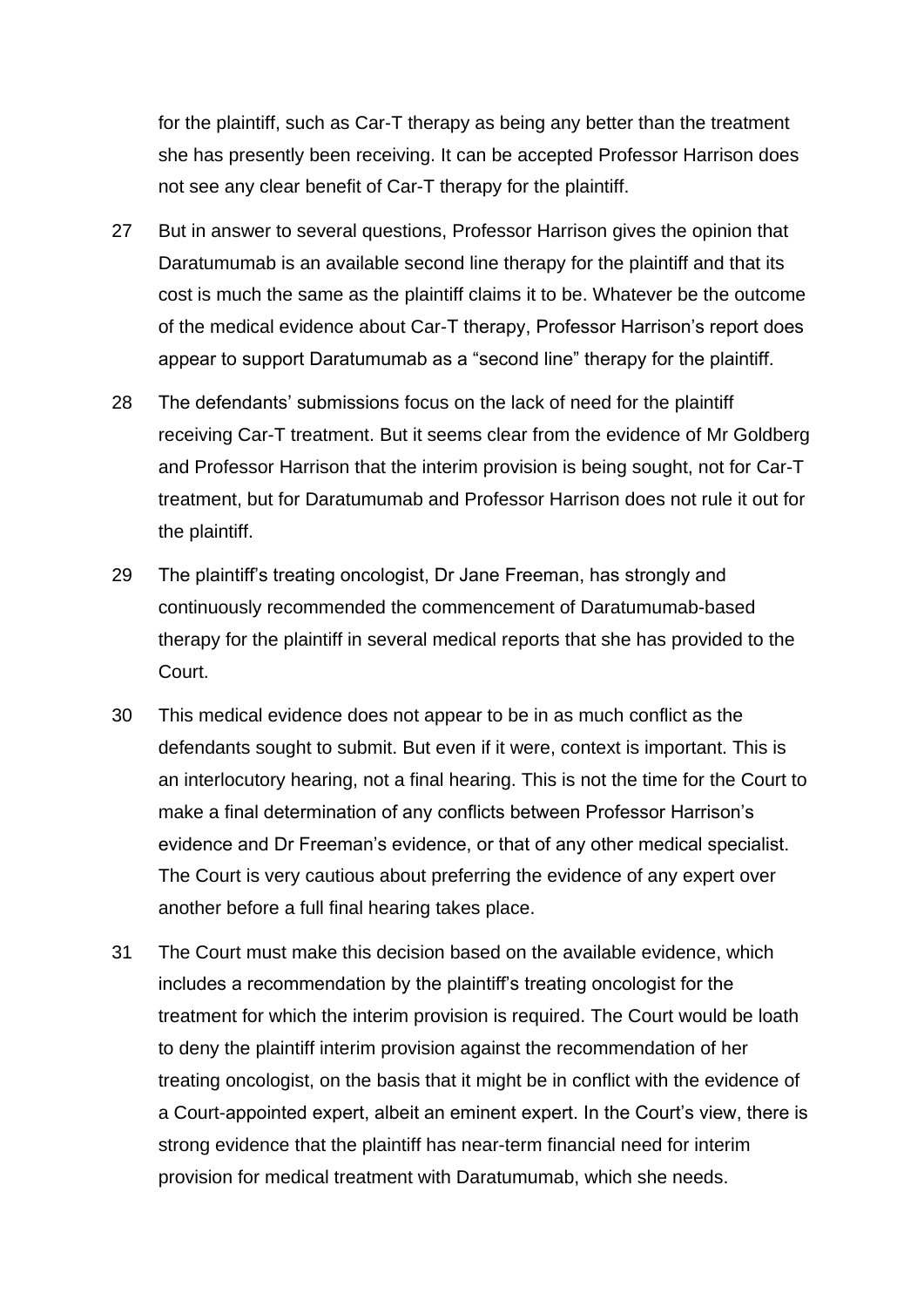- 32 Some options to facilitate the payment of an interim family provision order have been canvassed in argument. The Court raised the possibility of charging estate property with the payment of interim provision, perhaps using *Succession Act*, s 66. The existence of the Court's charge could potentially be used to raise the funds with a financier organised, if not by the defendants, then by the plaintiff. Mr Goldberg, the solicitor for the plaintiff, rejected this idea on the basis that his firm did not raise money for clients, and the defendant should already have the resources to raise the funds required. The example the Court gave would not necessarily mean that the plaintiff's firm would need to raise the money: that is a task that could perhaps be outsourced.
- 33 Mr Goldberg points to the fact that the defendants have at least one significant piece of land that is unencumbered at Dundas, and that they could easily raise the funds on that land should they wish to do so. Mr Goldberg says that raising the funds is the responsibility of the defendants, whose property is only very lightly geared. But this unencumbered land at Dundas is owned by the second defendant, and is not part of the estate. The plaintiff says it is potentially able to be designated as notional estate. But if it comes to a contest the parties may be at issue, as to whether an interim family provision order can be made against notional estate.

### *Consideration*

- 34 The plaintiff is an eligible person. Her evidence establishes to the level required for an interim order, that she is a person of demonstrable financial need. She has received nothing from the substantial estate of her father, the deceased. The general quality of her relationship with the deceased seems not to be significantly in issue. The Court concludes on the evidence that it is likely that given her overall demonstrated need she will be likely to receive no less provision than \$220,206.62 at final hearing. There is jurisdiction to make an interim family provision order for the plaintiff in these proceedings.
- 35 The contest about the timing of the interim provision came down to two issues. First, the defendant submitted that the plaintiff did not need the medical treatment for which the interim provision was claimed. And second, the defendant submitted that the estate was unable to raise the funds to pay the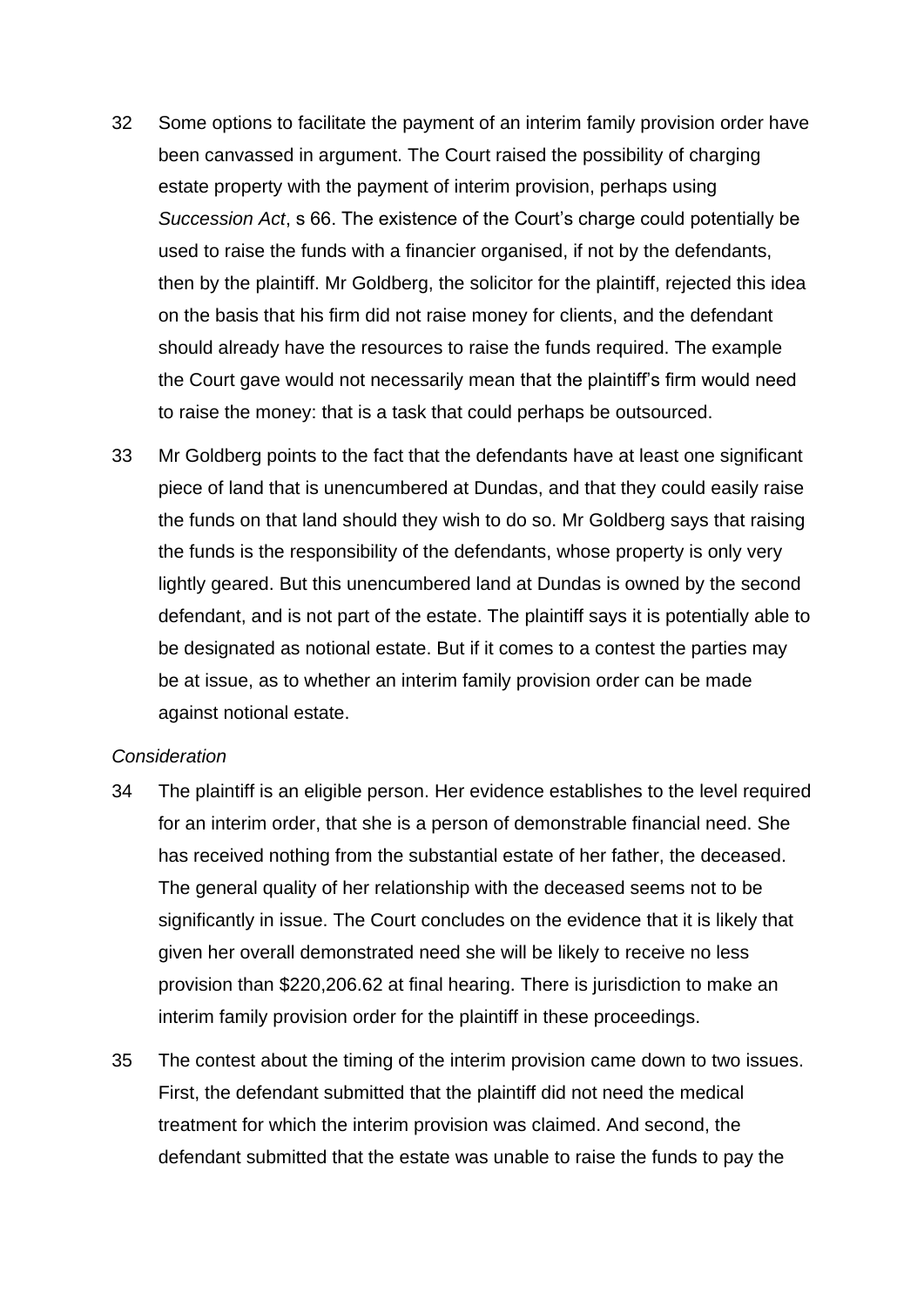interim provision before 31 January 2022. These reasons consider both these issues.

- 36 As to the plaintiff's need for medical treatment, the Court has reasoned above that it regards the medical evidence as sufficient to justify the plaintiff's claim for interim provision to cover her medical expenses. But even if the plaintiff's case linking her claim for interim provision with an immediate need to cover medical expenses was weaker than it in fact is authorities such as *Salkeld* make clear that orders for interim provision can be made for purposes other than making provision for immediate maintenance. Even if the defendants' case, put at its highest and contrary to what the Court has inferred, were made out and the Court found that the plaintiff's need for the Daratumumab treatment is doubtful, interim provision could still be justified on the basis that it would enable her to keep her medical options open in the medical uncertainty in which she finds herself.
- 37 As to the defendants' capacity to raise the funds, the Court will order the provision of the \$180,000 of requested interim provision by 1 December 2021. This is \$160,000 for the Daratumumab and \$20,000 for other general expenses.
- 38 The defendant has just under a month to raise \$180,000 on existing property. Despite her illness, with the assistance of her solicitor, it does not seem objectively to be an unusually demanding task for the first defendant to approach her existing bankers to raise funds on estate properties by 1 December 2021 for the interim provision being requested. The Court does not readily accept that the funds cannot be raised through the estate's existing bankers or other financiers by that time, given the amount of the interim provision being sought, and the size of the estate and the time available to the estate to raise the funds. The defendants do not advance evidence of approaches to their bankers for short term finance having already been rejected.
- 39 The Court has decided to adjourn this application to the week commencing Monday, 6 December 2021 with a listing of no more than one hour at a time to be arranged between the parties and with my Chambers. The Court will review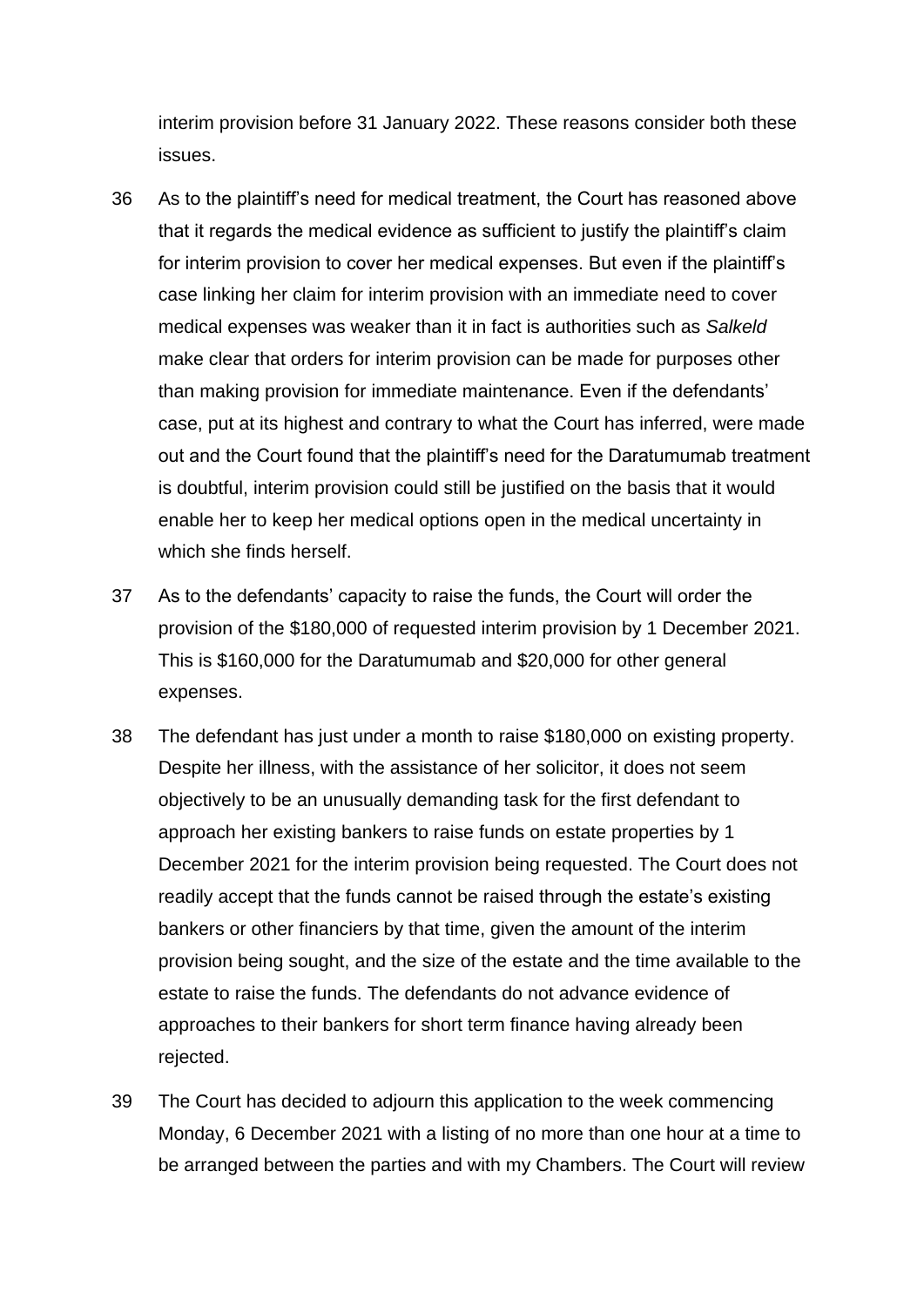whether the defendant has complied with these orders. If the defendant has complied with the orders, then the Motion for interim provision can be finalised by consent.

40 If by the week commencing 6 December 2021, the defendant has not complied with the orders, the Court will address the question of what supplementary orders, if any, should be made to enable the plaintiff to have the benefit of the interim provision ordered today. If there is default in relation to order for payment for provision by 1 December 2021, the Court expects the plaintiff to come to the Court with a concrete thought-out proposal and a precise prayer for relief, as to how the funds can be raised by the estate, or the plaintiff with the assistance of the estate, to meet the plaintiff's needs to pay for her medical treatment.

## *Conclusion and Orders*

- 41 For these reasons, the Court makes the following orders, notations and directions:
	- (1) Subject to Order (3), order the first defendant to pay the sum of \$220,206.62 to the plaintiff by way of an interim family provision order pursuant to *Succession Act 2006*, s 62 ("the interim provision");
	- (2) Order that the first defendant pay the interim provision as follows:
		- (a) As to the sum of \$20,000, on or before 22 November 2021;
		- (b) As to the sum of \$160,000 by 1 December 2021;
		- (c) As to the sum of \$40,206.26, on or before 31 January 2022;
	- (3) Orders (1) and (2) are subject to the proviso that if the plaintiff is unsuccessful in the proceedings against the first defendant then the plaintiff will repay to the first defendant the sums paid pursuant to Orders (1) and (2);
	- (4) Note the undertaking of the defendants to the Court not to take any action to evict or remove the plaintiff from her residence at [residential address redacted from publication] during the pendency of these proceedings, including the pendency of any appeal that might be lodged from any award or judgment in respect of them;
	- (5) Order the defendants to pay the plaintiff's costs of and incidental to the plaintiff's application for interim provision;
	- (6) Order the defendants to pay the plaintiff's costs thrown away by reason of the orders made by the Court on 26 October 2021 vacating the